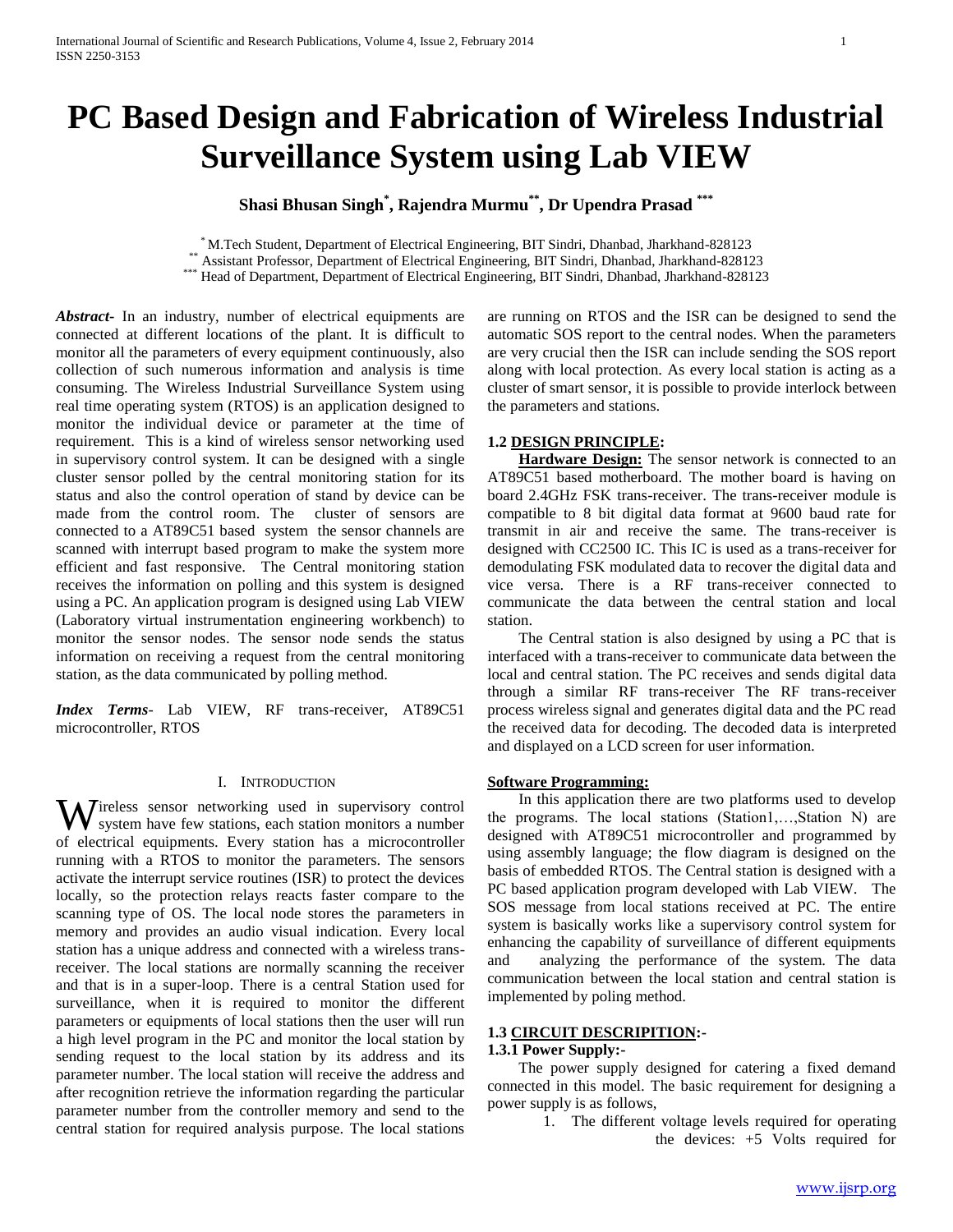operating microcontroller and +12 is required for drivers and amplifiers and comparators etc.

2. The current requirement of each device or load must be added to estimate the final capacity of the power supply.

There are two methods for designing power supply, the average value method and peak value method. In case of small power supply peak value method is quit economical, for a particular value of DC output, the input AC requirement is appreciably less. In this method the DC output is approximately equal to  $V_m$ .

#### **1.4 Sensor Interfaced:-**

 **1.4.1 Over Voltage Detector: -** That output signal is compatible with the controller because the current will flows from the collector of the transistor whenever the base voltage is high due to the transistor action. Similarly the output is low in the absence of the input signal to the signal conditioning circuit from the comparator. The Circuit diagram has been shown in Figure 3.

**1.4.2 Over Current Detector:** - This circuit is designed to detect over current. In this section a special type of CT is used to detect very low current. The output of this CT is an AC voltage proportional to the Load current. The CT voltage varies with load current. The Circuit diagram has been shown in Figure 3.

 **1.4.3 Over Temperature detector: -** To detect the over temperature / fire detection or above the room temperature. The Circuit diagram has been shown in Figure 3.

 **1.5 Mono-shot Multivibrator**:- A monostable multivibrator (MMV) often called a one-shot multivibrator, is a pulse generator circuit in which the duration of the pulse is determined by the R-C network, connected externally to the [555 timer.](http://www.circuitstoday.com/555-timer-ic-introduction) In such a vibrator, one state of output is stable while the other is quasistable (unstable). For auto-triggering of output from quasi-stable state to stable state energy is stored by an externally connected capacitor C to a reference level. The time taken in storage determines the pulse width. The transition of output from stable state to quasi-stable state is accomplished by external triggering. The [schematic of a 555 timer](http://www.circuitstoday.com/555-timer-ic-block-diagram) in monostable mode of operation has been shown in figure 3.

 **1.6 LED Indicator: -** The indicator section consists of a light emitting diode and its driver circuit is designed on the basis of current required to glow the light emitting diode.

 **1.7 Relay and Relay Driver: -** To activate and deactivate the high voltage load (Electrical appliances) for that a relay is required as an element. Here relay itself cannot actuate (ON/OFF) of its own for that a driver is required, here a transistor as a driver is used which is configured as a switch.





**Figure -1**

In figure 1 the output of the RF module port is fed to the PC and vice versa through a SIU circuit, because the transition output signal of the PC serial port is not compatible with the RF module port and vice versa. The SIU unit will convert the CMOS output signal into serial transition output TTL signal and vice versa. At normal condition, the PC serial port is in ideal

condition no serial data transmission occurs. Whenever a KEY is pressed on the keyboard of that PC, the corresponding ASCII value is converted into a serial data format and that output signal is fed to the controller (RxD) as input signal through SIU section.

#### **1.9 BLOCK DIAGRAM**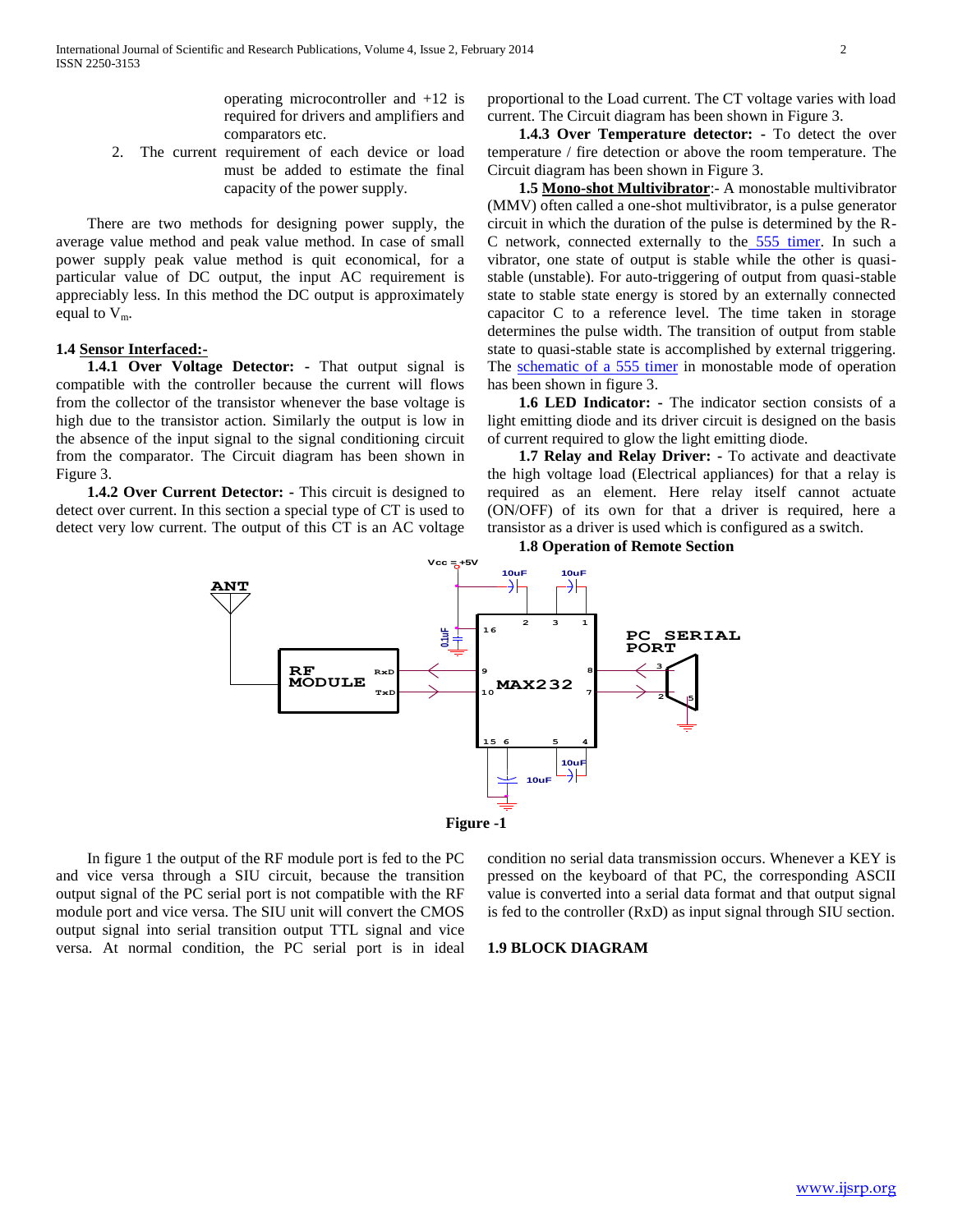

# **PC BASED WIRELESS SURVEILLANCE FOR INDUSTRIAL MACHINES**

 **Figure 2**

**1.10 Control section circuit diagram**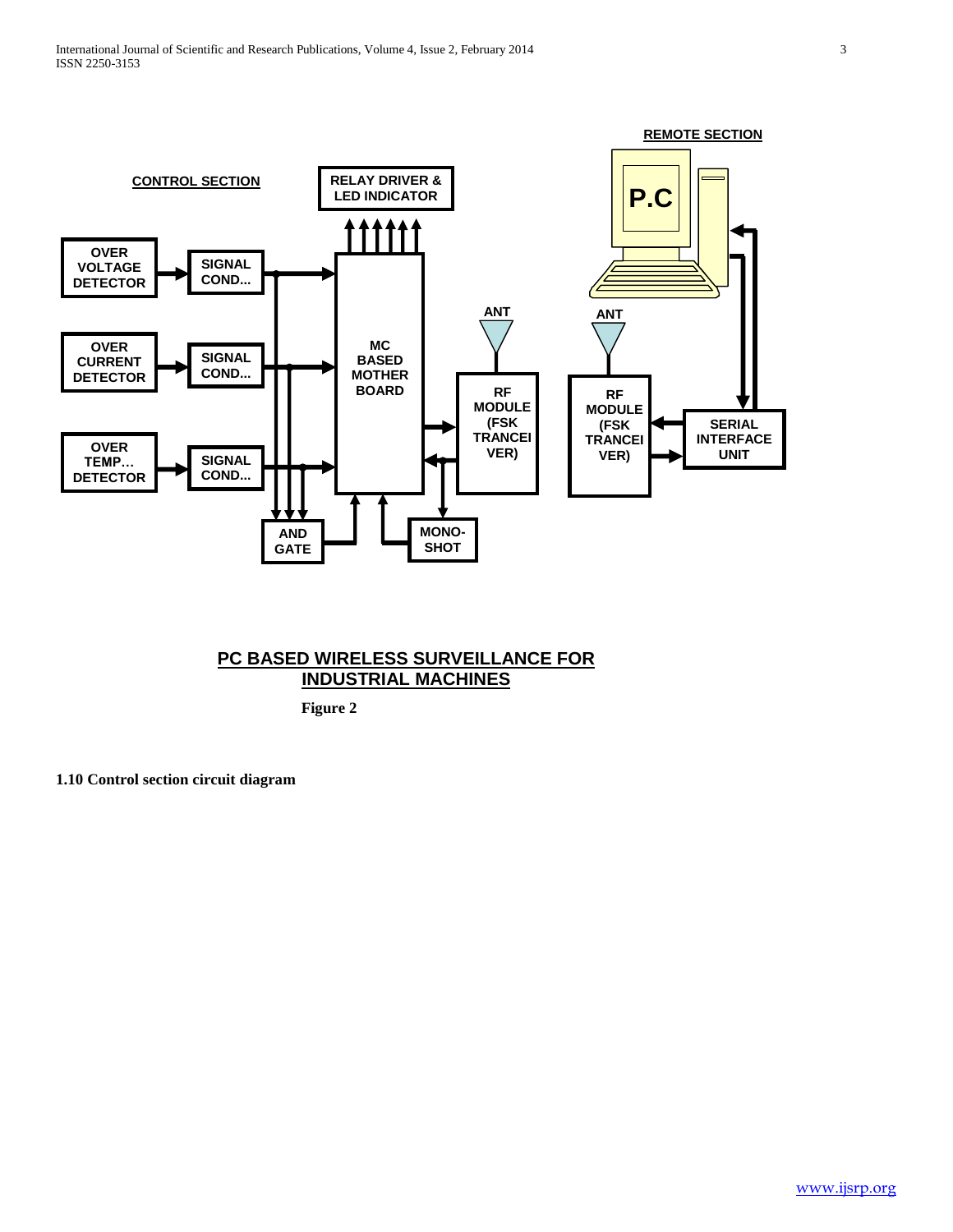

# **Figure 3**

# **1.11 Hardware part of industrial surveillance system using Lab VIEW**

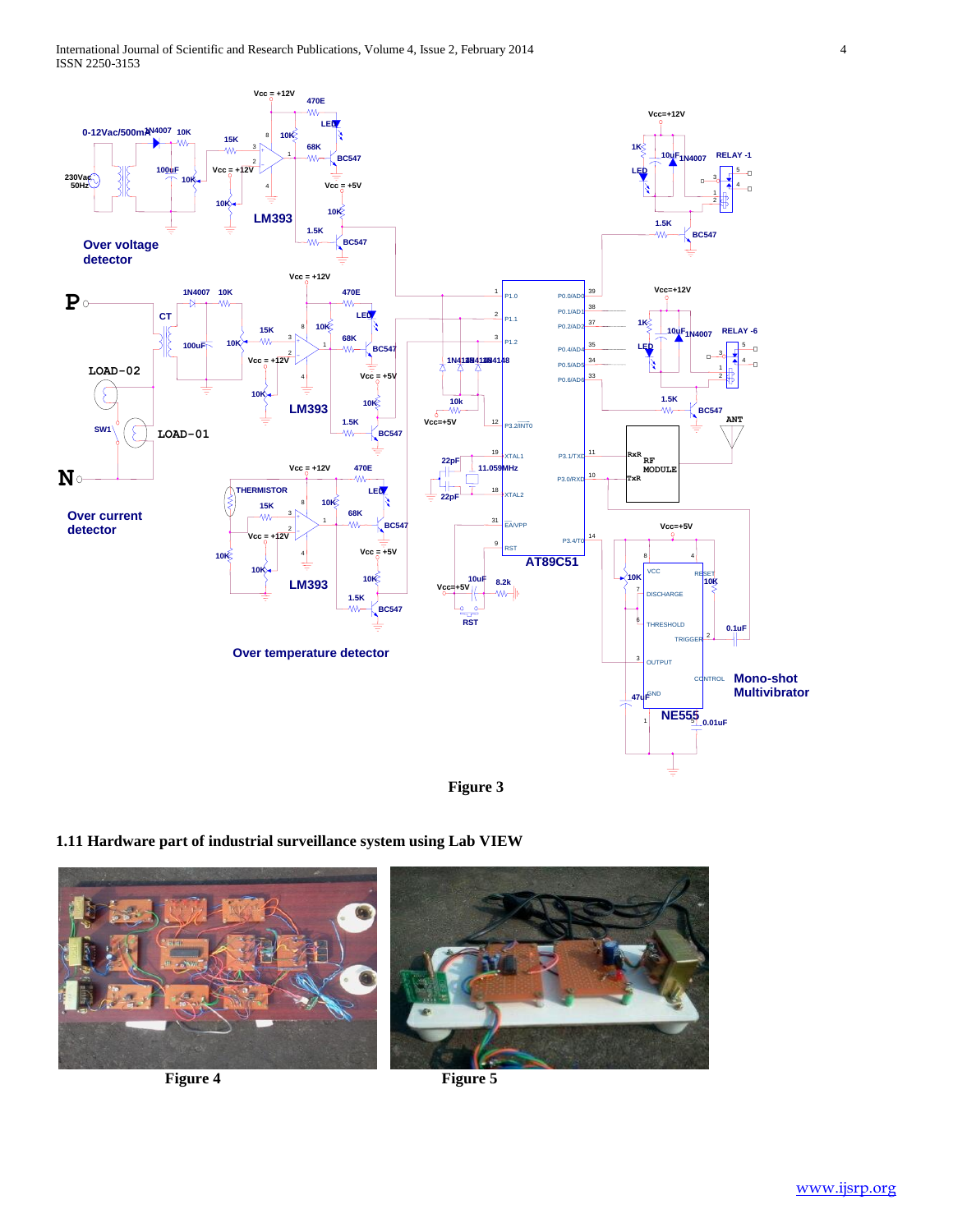## **1.12 RESULT AND DISCUSSION:-**

In this paper an application is designed for continuous monitoring the individual various parameters (current, voltage and temperature) at the time of requirement. PC monitors the local station by sending a request to the local station. The local station receives the address and after recognition retrieves the information regarding the particular parameter from the controller memory and send to the central station for required analysis purpose and to display the status using LAB VIEW. The character "#" indicates that all the parameters are in normal condition. The character "\*" indicates that fault has been

occurred. The character "5" indicates that the status of voltage is in normal condition. The character "1" indicates that the status of voltage is not in normal condition. The character "6" indicates that the status of current is in normal condition. The character "2" indicates that the status of current is not in normal condition. The character "7" indicates that the status of temperature is in normal condition. The character "3" indicates that the status of temperature is not in normal condition. When the program will run in Lab VIEW the following result will be displayed on the front panel of Lab VIEW.

| <b>Condition</b>        | <b>Status</b>   | Voltage       | <b>Current</b> | <b>Temperature</b> | <b>Remark</b>   |
|-------------------------|-----------------|---------------|----------------|--------------------|-----------------|
| <b>Normal condition</b> | <b>No Fault</b> | <b>Normal</b> | <b>Normal</b>  | <b>Normal</b>      | Figure 6        |
| <b>For Over Voltage</b> | Fault           | Fault         | <b>Normal</b>  | <b>Normal</b>      | <b>Figure 8</b> |
| <b>Over Current</b>     | Fault           | <b>Normal</b> | Fault          | <b>Normal</b>      | Figure 7        |
| <b>Over Temperature</b> | Fault           | <b>Normal</b> | <b>Normal</b>  | Fault              | <b>Figure 9</b> |





Figure 6 **Figure 7**